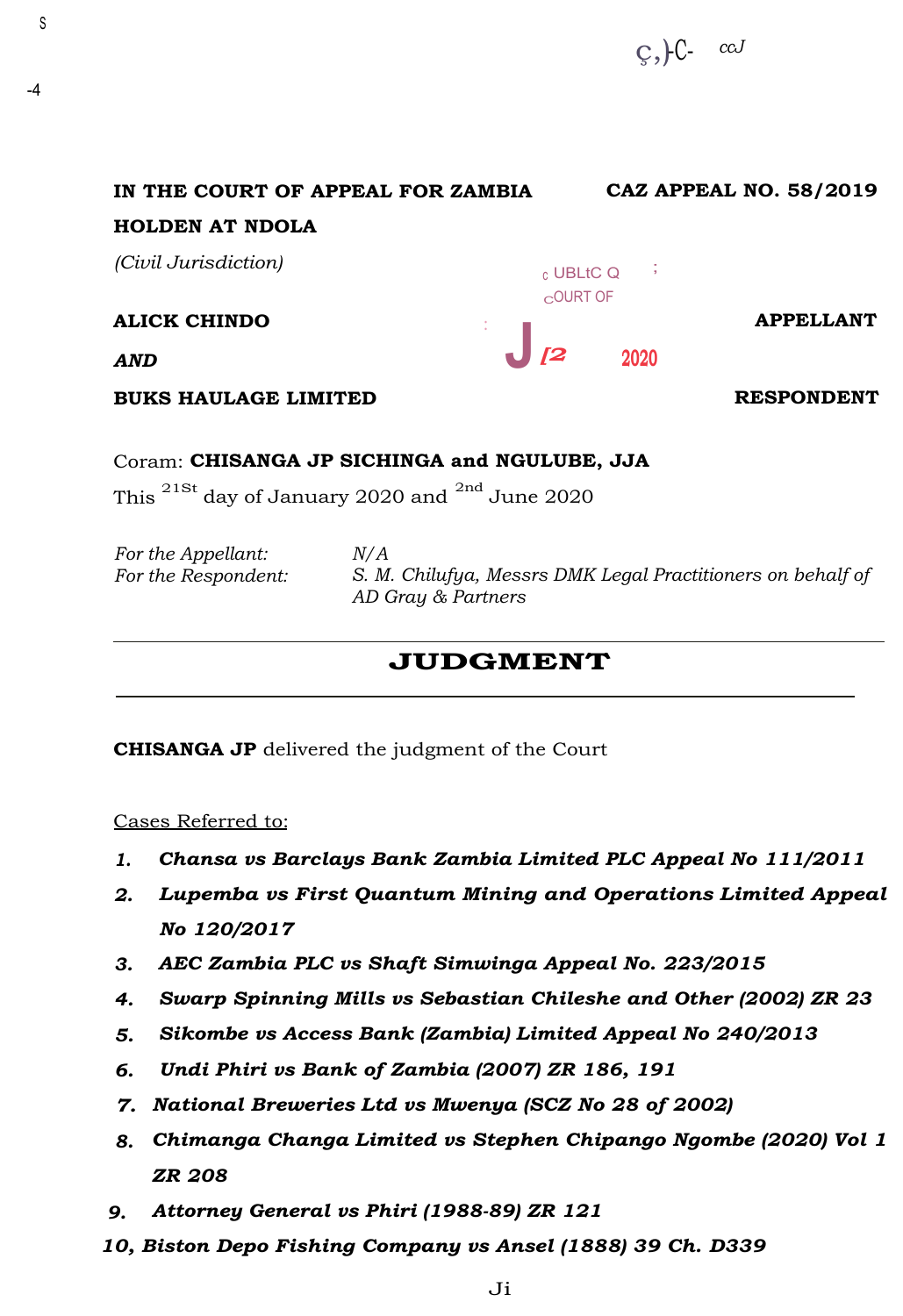- *11. Zambia National Provident Fund vs Chiruda (1986) ZR 70*
- *12. Tembo vs Hybrid Poultry Farm (Z) Limited (2003) ZR 98*
- *13. Mutale vs Zambia Consolidated Copper Mines (1993-94) ZR 94, 96*
- **14. Nkhata** & **Four Others vs Attorney General (1965) Z.R.P**
- *15. Attorney General vs Jackson Phiri (1988-89) Z.R. 121*
- *16. Zambia National Provident Fund vs Chirwa SCZ Judgment No 18 of 1986*

The appellant was employed by the respondent as a truck driver, until he was summarily dismissed in October 2011. According to the appellant, he was on 3rd October 2011, driving a Company truck to Kansanshi Mine. When he reached a restaurant in Chingola, he stopped over to buy himself food. Whilst parked at the restaurant, the defendant's Director of Operations, a Mr. Kanyenda, came to the restaurant and photographed the bystanders who were near the truck. He then drove off without talking to the plaintiff, or enquiring whether the bystanders were passengers on the truck.

The appellant averred that he was not furnished with a charge sheet alleging commission of any offence, nor was he given opportunity to exculpate himself. He was however served with a letter of dismissal on *4th* October 2011, in which it was stated that he was guilty of carrying unauthorized persons, and refusing to carry out instructions (for allowing unauthorized personnel to drive a company vehicle). After receiving this letter, he challenged the defendant to prove its allegations against him.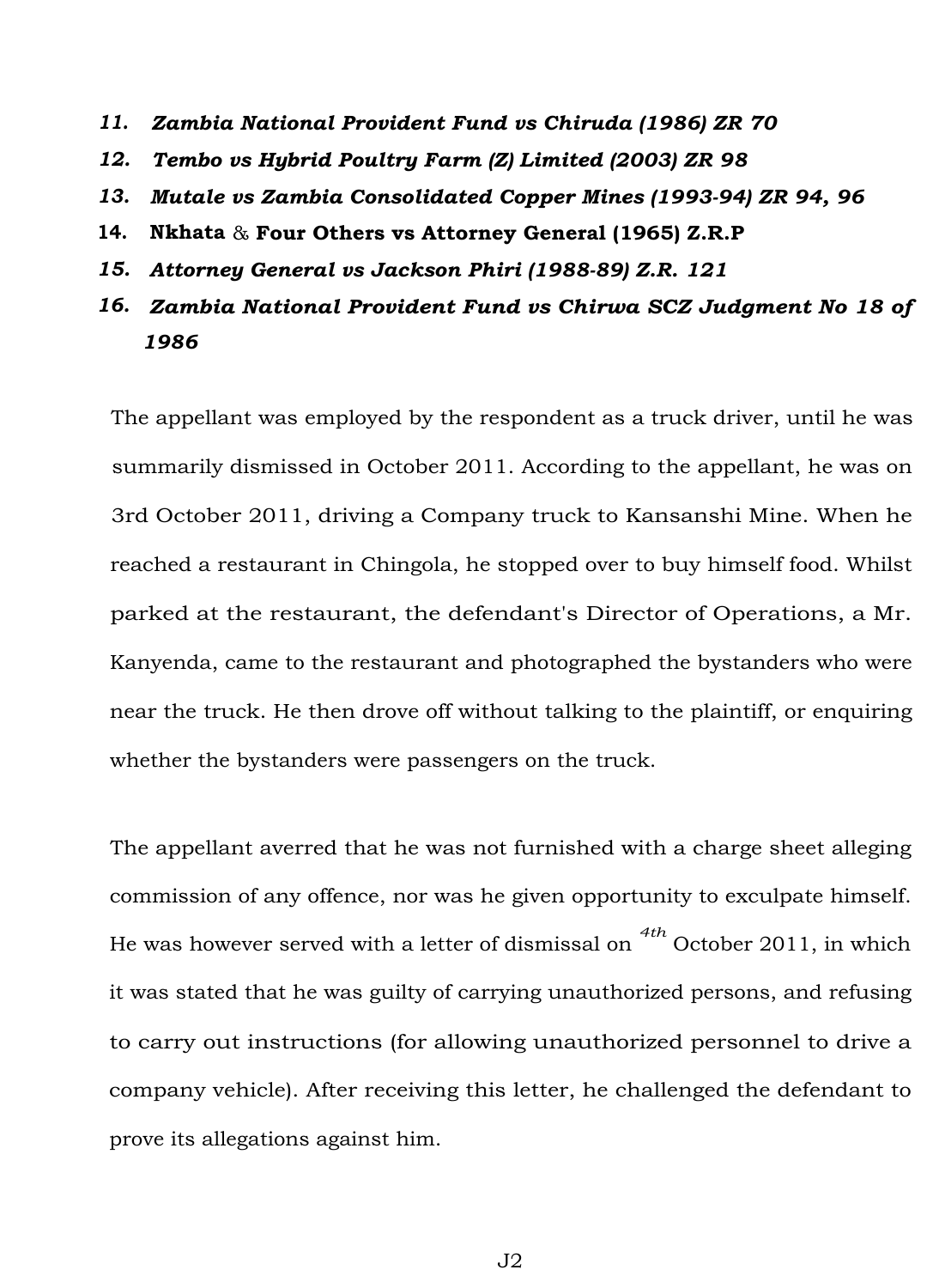What followed was a letter dated  $10th$  October 2011 from the defendant, advising that he stood dismissed, save for the amendment deleting the reason relating to allowing unauthorized personnel to drive a company vehicle.

The plaintiff took the view that the dismissal was unfair and wrongful, and sought redress in this action.

The defendant denied the alleged unfair and wrongful dismissal, asserting instead that it was warranted. In contrast to the plaintiff's averments, the defendant stated that the photographs were taken whilst the passengers were alighting from the defendant's truck, and that the Operations Director expressed disappointment that the plaintiff was carrying passengers despite being on final warning regarding similar offences. Whilst conceding that an error was made, the defendant averred that the same was corrected. That in fact the plaintiff was furnished with a charge letter on  $3rd$  October 2011, giving him 24 hours in which to exculpate himself on the charge of carrying unauthorized personnel. The plaintiff refused to collect the letter, opting to exculpate himself verbally, and did so during a disciplinary hearing.

Upon receiving evidence from both sides, the learned trial judge noted that the defendant's Disciplinary and Grievance Procedure Code provided that a detailed charge was to be completed. The affected employee would be requested to write an exculpatory letter in his defence within 24 hours of the charge. Thereafter, the employer was obligated to investigate the charge and make a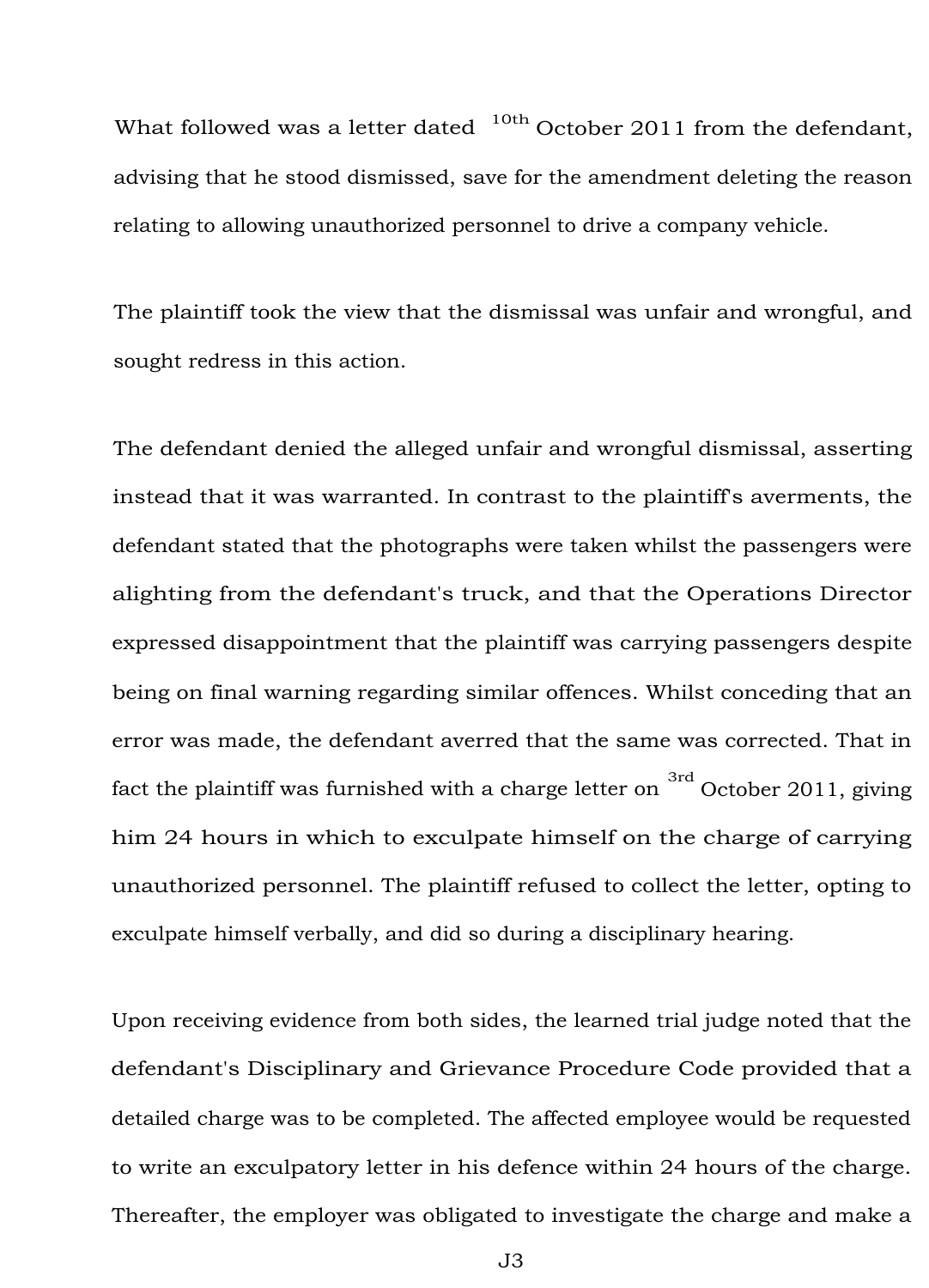full report on its findings and recommendations. The report would be addressed to the erring employee's supervisor and copied to the employee. The learned judge also noted salient contents of such a report.

The trial judge observed that the facts on record revealed that on  $\frac{3\text{rd}}{2}$  October 2011, DWI saw the plaintiff around 09:00 hours and around 09:43 hours. He sent an email to Ronald Chipandwe and others. Thereafter Ronald Chipandwe wrote a notice of hearing to the plaintiff, requesting him to attend a hearing on 4th October 2011. The judge also took note of Minutes dated  $^{3rd}$  October 2011, which revealed that an exculpatory meeting, by the Human Recourse Officers and the plaintiff was held, where the plaintiff denied the charges leveled against him.

The learned judge noted that DW2 admitted that the charge was supposed to be raised by the plaintiff's supervisor, which was not done. He noted that the timelines in the Disciplinary Code indicated that a hearing could be held within the shortest possible period of time, so long as the procedure had been followed. The trial judge found that the plaintiff did not proceed to Kansanshi on  $\frac{3 \text{rd}}{3 \text{rd}}$  October 2011, but went to Ndola where he was served with the charge letter, although he denied being aware of the disciplinary hearing which took place the following day.

The judge was of the view that whatever the case, Clause 3 of the Disciplinary Code required the respondent to conduct an investigation to establish whether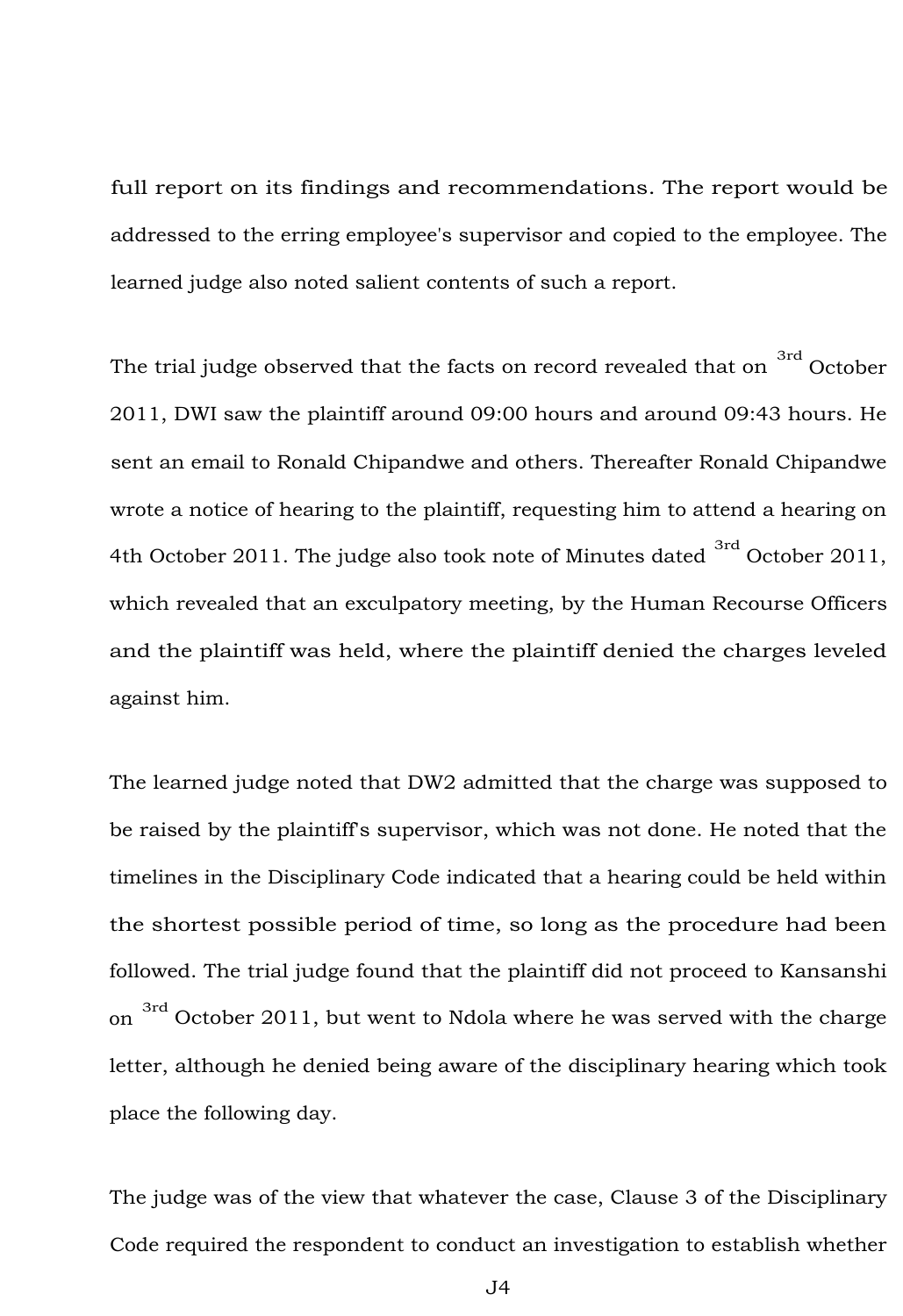the plaintiff had committed the offence charged. The judge opined that the charge letter was not an investigation and that the defendant ignored its own rules and procedures in proceeding to conduct a disciplinary hearing in the absence of an investigations report. Therefore, the judge reasoned, the exercise of powers was not valid. He also opined that the administration of the disciplinary process was in a shambles because, even though he had accepted that the plaintiff attended the exculpatory meeting, the Minutes of the meeting produced in court were not signed and the notice of the disciplinary meeting was not acknowledged as received by the plaintiff, and not endorsed with any comment regarding whether or not it was served on him.

It was the learned judge's view that the speed with which the process was executed was extraordinary. Without an investigations report, there was no fair basis on which to conclude that the plaintiff had carried passengers illegally as charged. The dismissal was therefore, according to the judge, wrongful and the plaintiff entitled to damages.

The learned judge recalled that the measure of damages was the notice period, and that a court could depart from the measure only where the circumstances and justice of the case so demand. Such circumstances would be where the termination was done in a traumatic fashion that causes distress and mental suffering. He was of the view that the plaintiff had not shown or led evidence to

is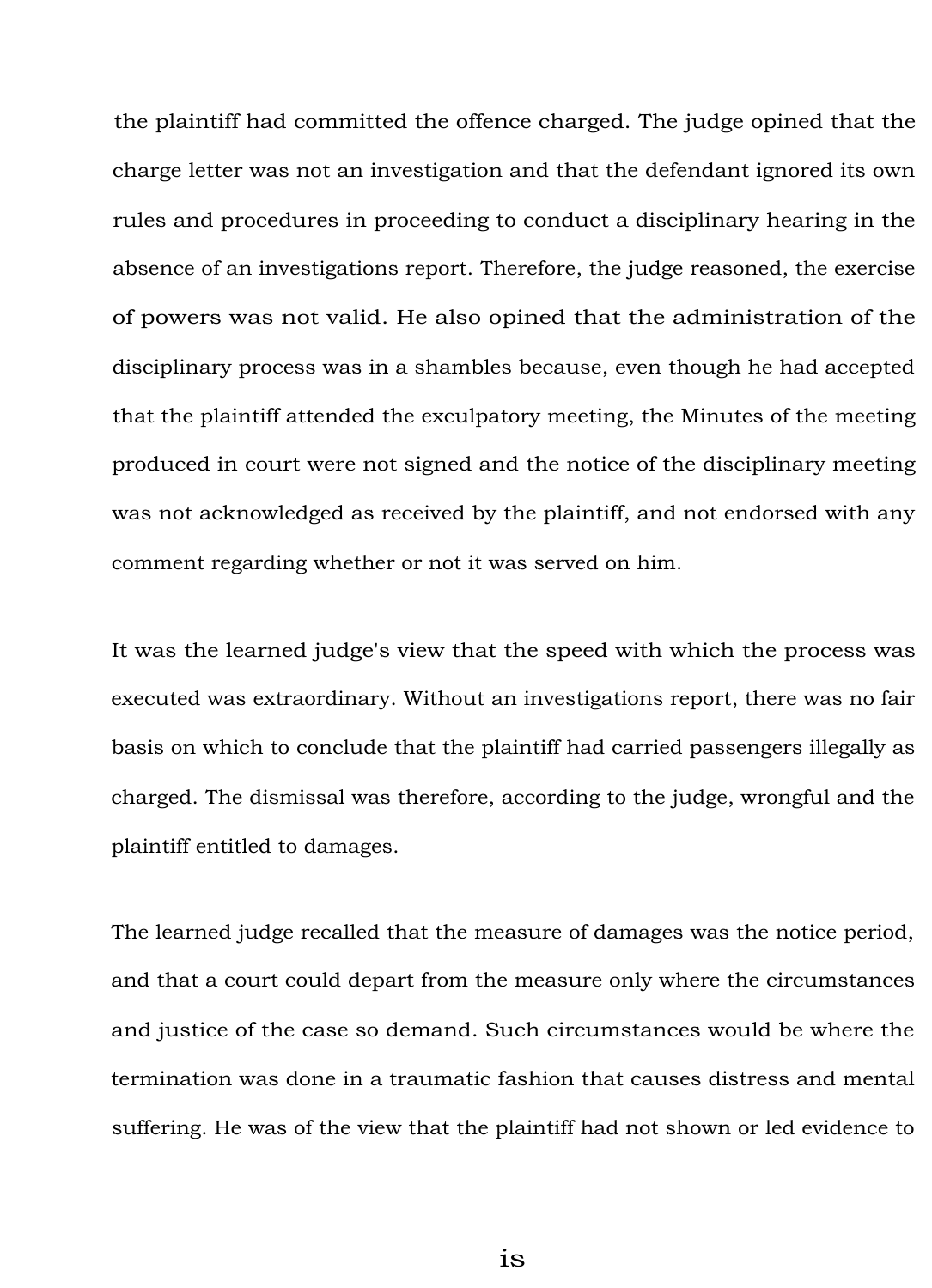warrant departure from the normal measure of damages, as the evidence only revealed that the procedure was not followed.

The learned judge thus awarded the appellant one month's salary, which was the notice period stated in the employment contract.

The appellant was aggrieved at this paltry award, and appealed against it, on two grounds, whose gist is that the view that there was no evidence to warrant departure from the normal measure of damages was against the weight of the pleadings and evidence led before the court, and that the awarded damages went against the more recent awards of up to twelve months.

The arguments on these grounds were that the court should have taken into consideration the inconvenience and injustice the applicant was subjected to as the result of loss of employment on unsubstantiated grounds. The dim chance of the applicant securing a job in the current domestic and global economic environment should have been accorded due weight by the judge. *Learned counsel referred us to Chansa vs Barclays Bank Zambia Limited PLC',* and *Lupemba vs First Quantum Mining and Operations Limited<sup>2</sup> ,* as support for these arguments.

The respondent filed a cross appeal, and tendered arguments in support of the cross appeal, and in opposition to the appellant's appeal.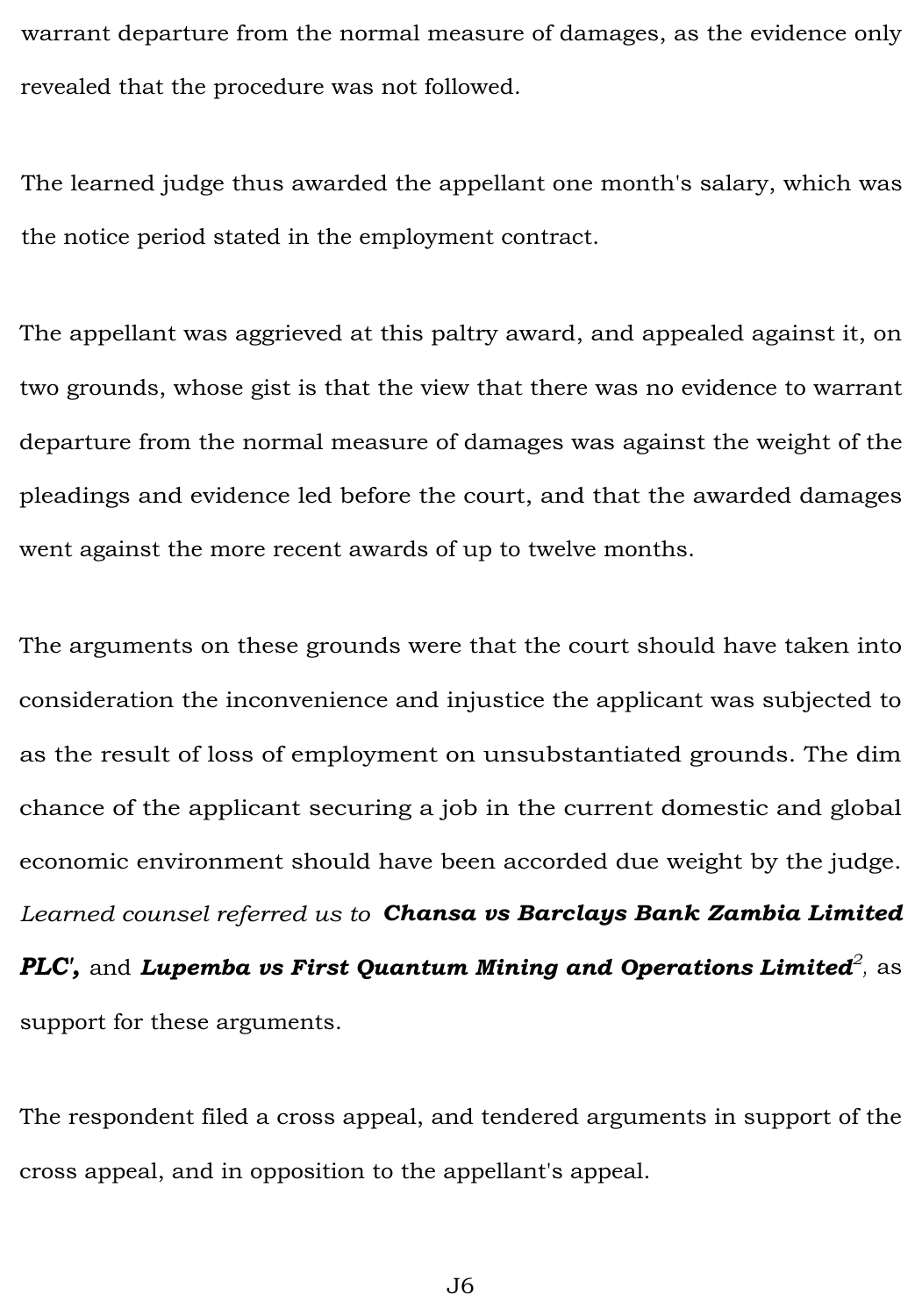It was argued that the Supreme Court has not only awarded 12 months' salaries as damages. To the contrary and more recently, the Supreme Court had awarded three (3) months' salaries and allowances in *AEC Zambia PLC vs Shaft Simwinga<sup>3</sup> .* In the earlier case of *Swarp Spinning Mills vs Sebastian*  **Chileshe and Other<sup>4</sup>**, the Supreme Court awarded the equivalent of six months earnings.

*<sup>4</sup>*/

It was argued that the award of damages varied according to the circumstances of the case and the departure from the normal measure is only in deserving cases. That in the instant case, no evidence was led by the appellant to warrant the court's departure from the normal measure of damages. The appellant was a driver, and he had led no evidence to show that he had encountered difficulties in securing another job. It was contended that the appellant's job was a modest one, incomparable to those of graduates. His chances of getting employed were high. The injustice and inconvenience could therefore be atoned for by the damages awarded by the court, pursuant to the notice clause.

The cross appeal was brought on five grounds. The first of the respondent's grievance is that the finding in favour of the appellant was due to failure to evaluate the evidence, and contrary to the weight of the evidence and the law. In addition to this, the court erred in finding that the disciplinary process was a shambles for lack of investigations when the appellant was afforded an opportunity to be heard. Further, that it was an error to hold that

J7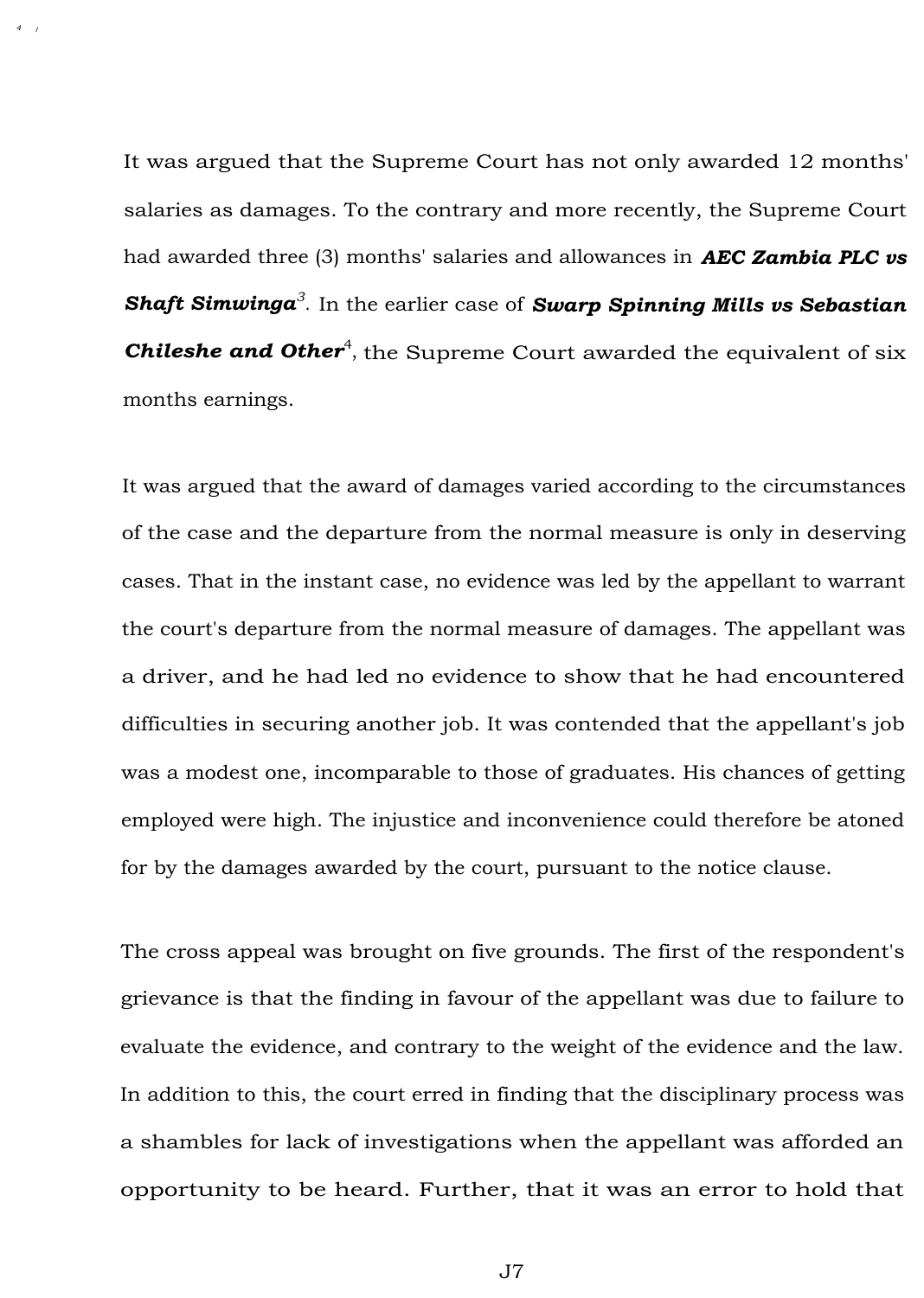investigations were not conducted, when the respondent was in possession of evidence to support the allegations against the appellant. Alternatively, the court erred in failing to find that the breach, if any, of the rule requiring investigations did not go to the very core of the appellant's right to be heard. The respondent's other complaint was that the court erred in failing to find that the appellant had committed a dismissable offence, and in awarding costs to the appellant when he had only succeeded in three out of the seven claims.

The submissions in support of the cross appeal are that according to the findings of the trial judge, the appellant was served with a charge letter and attended an exculpatory meeting. He however refused to participate in the disciplinary bearing that was to take place the following day, even though aware of the same. It was argued that he spurned the opportunity given to him to attend the hearing, as the Minutes showed that he was so informed. *Reference was made to Sikombe vs Access Bank (Zambia) Limited<sup>5</sup>*and *Undi Phiri vs Bank of Zambia<sup>6</sup> .* 

It was submitted that the appellant's refusal to be heard could not react against the respondent who had given him opportunity to be heard. The respondent acted fairly and its decision should be supported, per *National Breweries Ltd vs Mwenya<sup>7</sup> .* 

It was submitted that the court below, in one breath acknowledged that the respondent had reasonable grounds for instituting the disciplinary process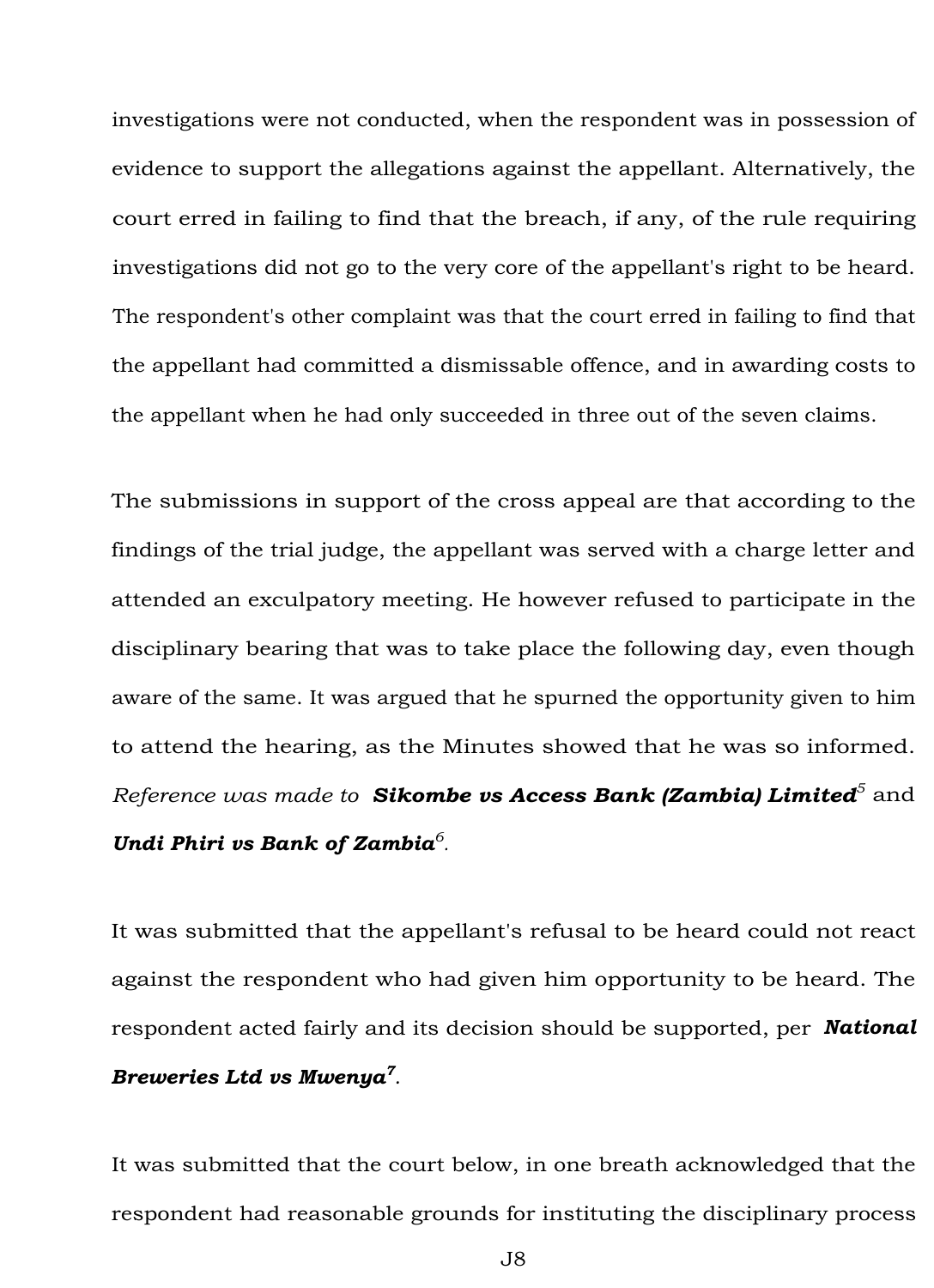against appellant, while in another it stated that there was no fair basis on which to conclude that the appellant had carried passengers illegally as charged. According to learned counsel, the respondent adduced evidence which showed that the appellant was seen carrying unauthorised passengers in the respondent's motor vehicle. The fact that DWI saw the appellant with unauthorized passengers was sufficient evidence.

Learned counsel argued that an investigation was aimed at gathering evidence. It was not logically tenable to insist on an investigation when the evidence was already available. Reference was made to *Chimanga Changa Limited vs Stephen Chipango Ngombe***<sup>8</sup>** . It was learned counsel's view that the court below having noted that from the time lines in the Disciplinary Code it was clear that a disciplinary hearing could be held within the shortest time possible, it was an error for the court to then state that the speed with which the disciplinary process was carried out was extra-ordinary.

It was submitted that although the photographic evidence did not show that the unauthorized passengers were in the respondent's truck or alighting, this did not negate DW l's evidence that he saw the appellant carrying unauthorised passengers. The failure by DWI to take pictures of the unauthorised passenger was adequately explained. Learned counsel referred to *Attorney General vs*  **Phiri<sup>9</sup>** regarding the function of the court in disciplinary matters.

J9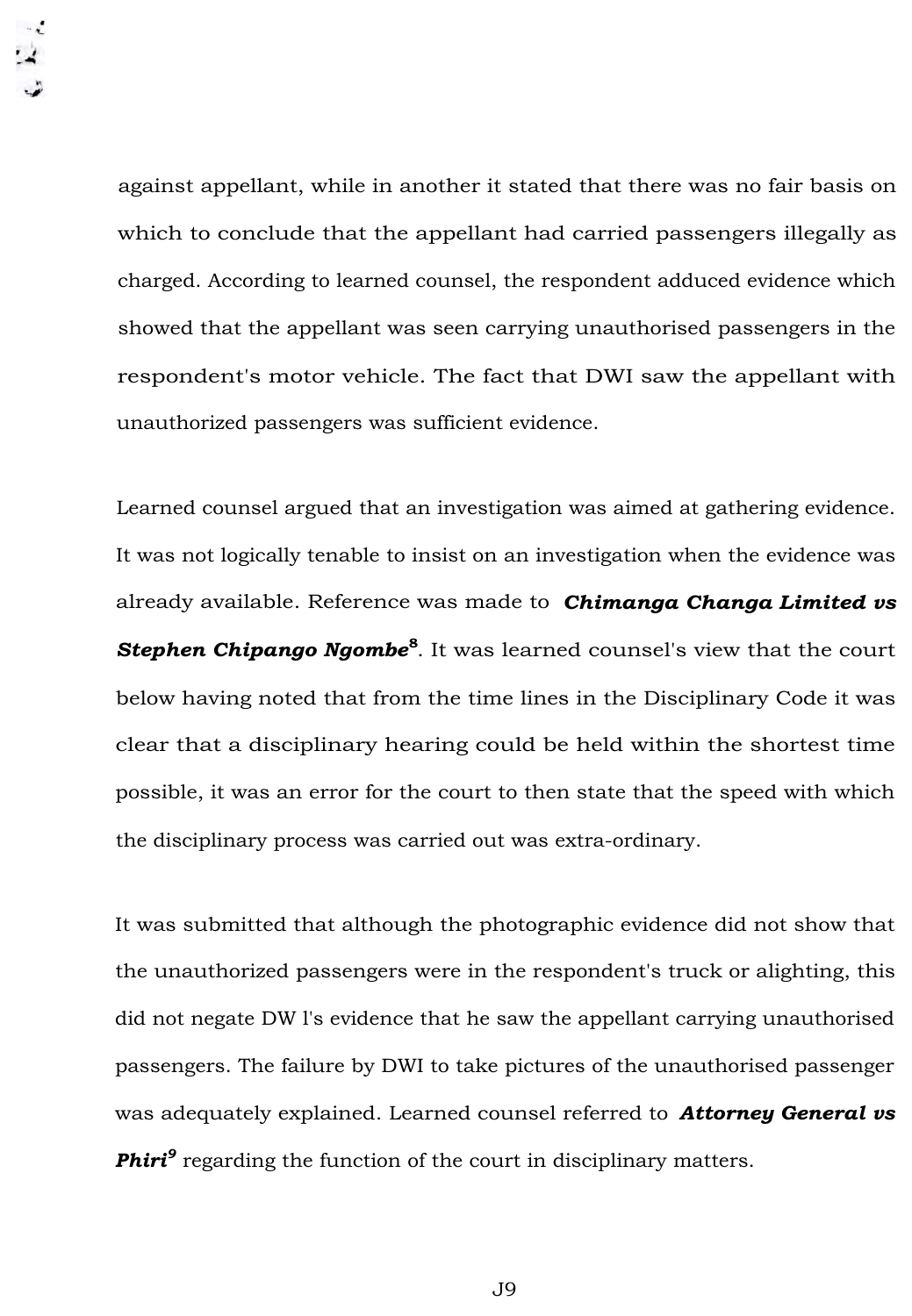Learned counsel sought to argue that the appellant should not have been believed that someone was asking for a lift as this person should have done so on the driver's side. We note that this argument actually contradicts the evidence of DWI, who testified that as the two ladies were walking away, another one got to the passenger door, and DWI heard him ask for a lift. Learned counsel overlooked this evidence in her submissions.

It was submitted that it was incorrect for the court to conclude that the appellant was dismissed for his past conduct. Clause 6.37 of the Disciplinary Code provided for summary dismissal. Learned counsel referred to *Biston Depo Fishing Company vs Anse 110,* and *Zambia National Provident Fund*  **vs** *Chiruda11* on the effect of misconduct.

Regarding costs, learned counsel contended that the appellant having only partially succeeded, should not have been awarded costs. This argument was, according to counsel, supported by *Tembo vs Hybrid Poultry Farm (Z) Limited<sup>12</sup> .* It was further argued that the respondent paid into court the dues the appellant was entitled to, and awarded as damages. Therefore, the respondent should not have been condemned in costs. Learned counsel relied *on Mutale vs Zambia Consolidated Copper Mines<sup>13</sup>*as support for this argument.

We were urged to uphold the appeal.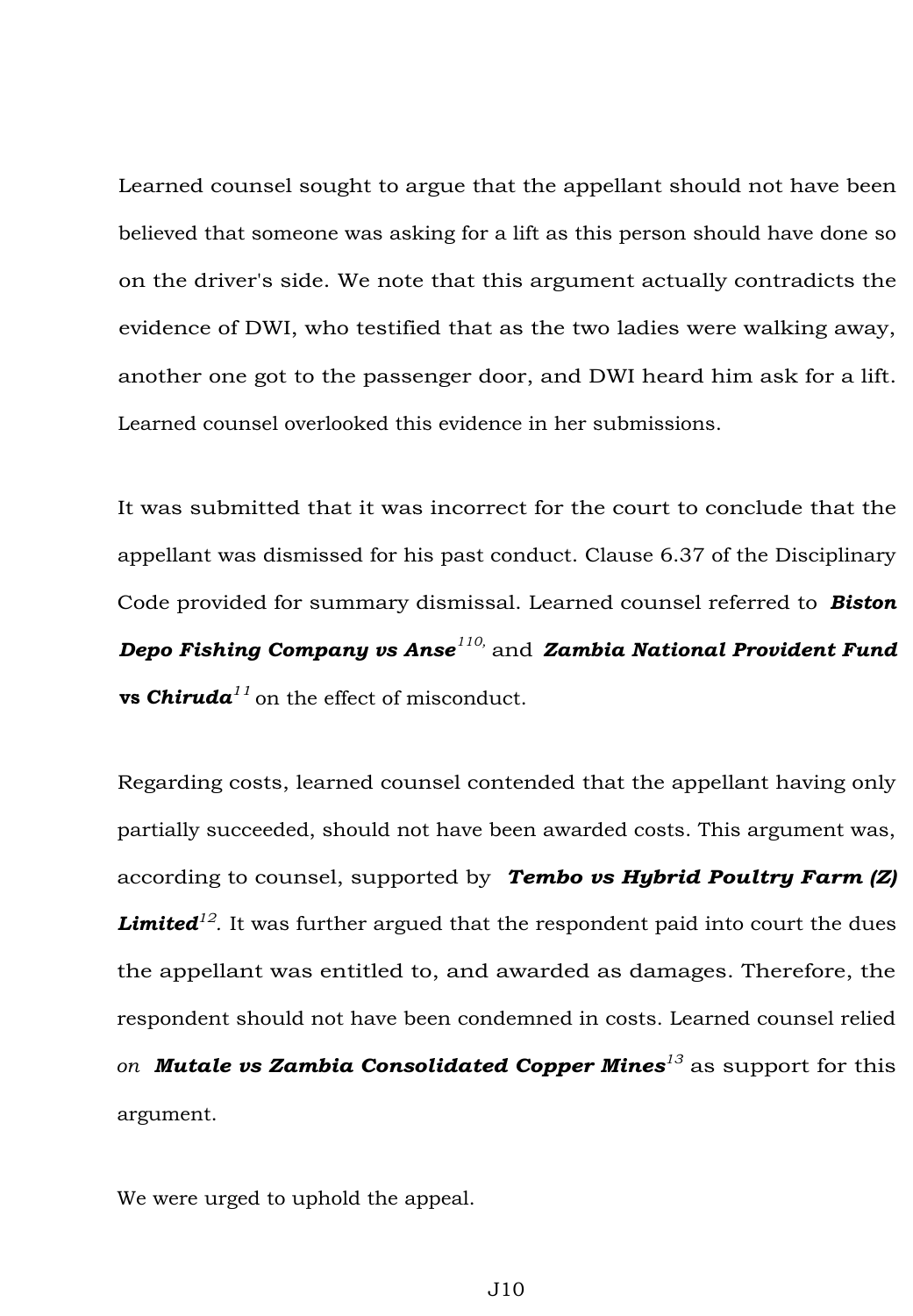We have given both appeals due consideration. We will deal with the cross appeal first, as it attacks the decision of the trial judge.

The learned trial judge made findings on the evidence led before him, and drew conclusions from those findings. One cardinal finding is that the infraction preferred against the appellant was not investigated, and that this rendered the exercise of disciplinary power by the respondent invalid. He also referred to the unsigned Minutes, as militating against the assertion that the appellant was notified of the date of hearing, despite having attended an exculpatory hearing.

It is apparent that what is sought by the respondent is scrutiny of the effect of the evidence led by the respondent regarding the charge preferred against the appellant, and not interference with findings of fact based on demeanor or credibility.

Interference with conclusions drawn by a trial court is warranted, where it is shown that a trial court erroneously took into account matters they should not have taken into account, or overlooked consideration of pertinent matters. Ultimately the described errors entail that the court did not take full advantage of hearing the parties and the evidence they led before the court. See *Nkhata & Four Others vs Attorney General<sup>14</sup> .*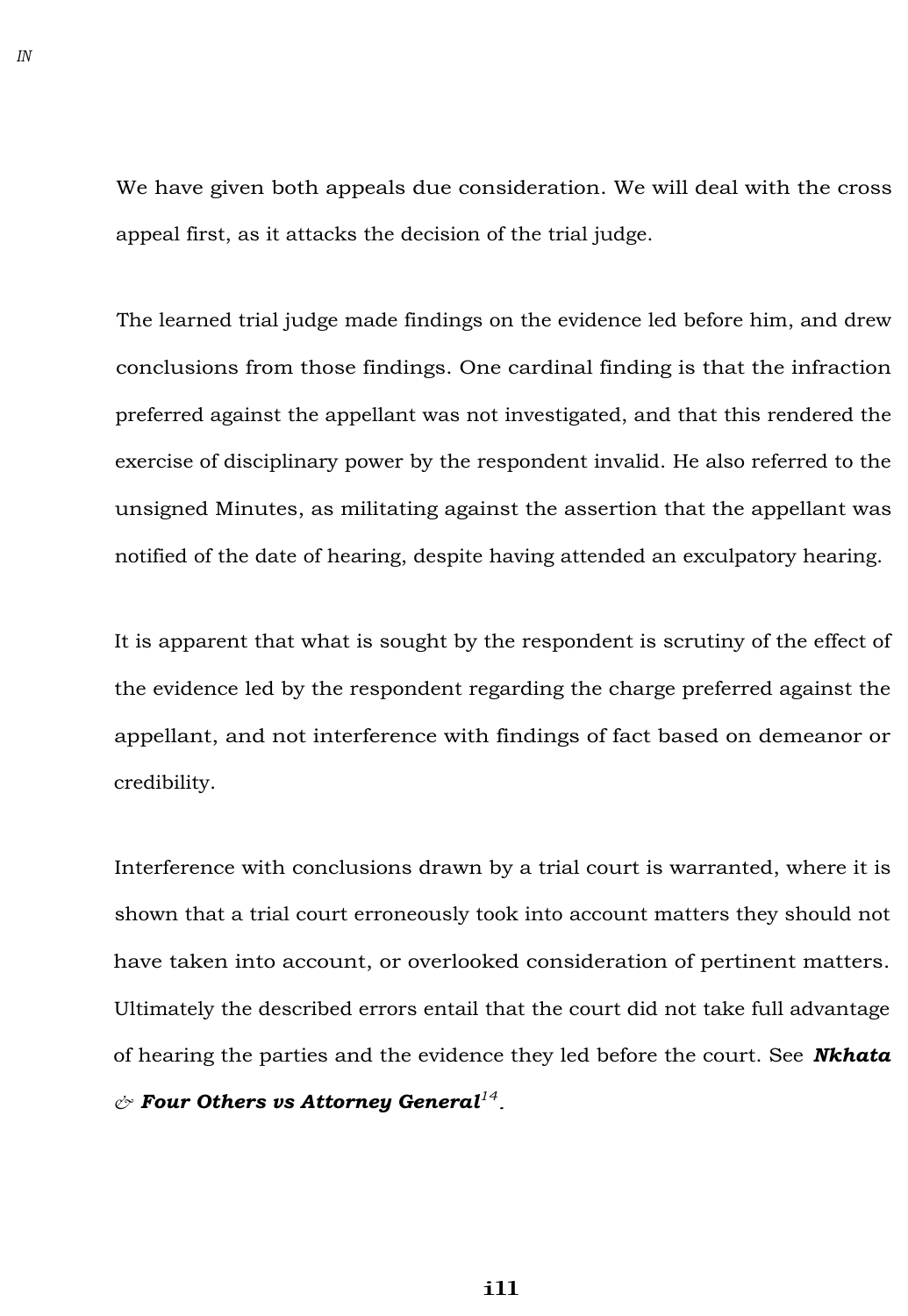It can thus be seen that there is a caveat on this court's treatment of evidence led before a trial court where issues of credibility arise. In this appeal, the facts reveal, as found by the trial judge, that the appellant received a charge letter, although he refused to sign it. He also attended the exculpatory meeting. The trial judge has been accused of failing to evaluate the evidence led by the parties. This complaint necessitates examination of the evidence on record and the conclusions arrived at by the trial judge.

The evidence on record, which was accepted by the trial judge is that the plaintiff was found by Artson Kanyenda, the operations director, as he was on his way. He had parked the truck at Mwaiseni. The learned trial judge also accepted that the plaintiff attended the exculpatory meeting. Indeed, the Minutes of the exculpatory meeting attest to this fact. It is curious however that having made this conclusion, the learned judge overlooked some of the contents of the Minutes of the exculpatory meeting.

These are that Mr. Chindo, in the presence of the Senior Human Resource Officer and the Human Resource Officer asked Mr. Kanyenda in his native language, (Lamba) why he was being so hard on him, and that he was sorry and would not do it again. When the Human Resource Officer asked Mr. Chindo if he had anything to say in his closing remarks, his response was that he had nothing to say as he believed that Mr. Kanyenda was just being unreasonable and that after all the photos he took would not even prove that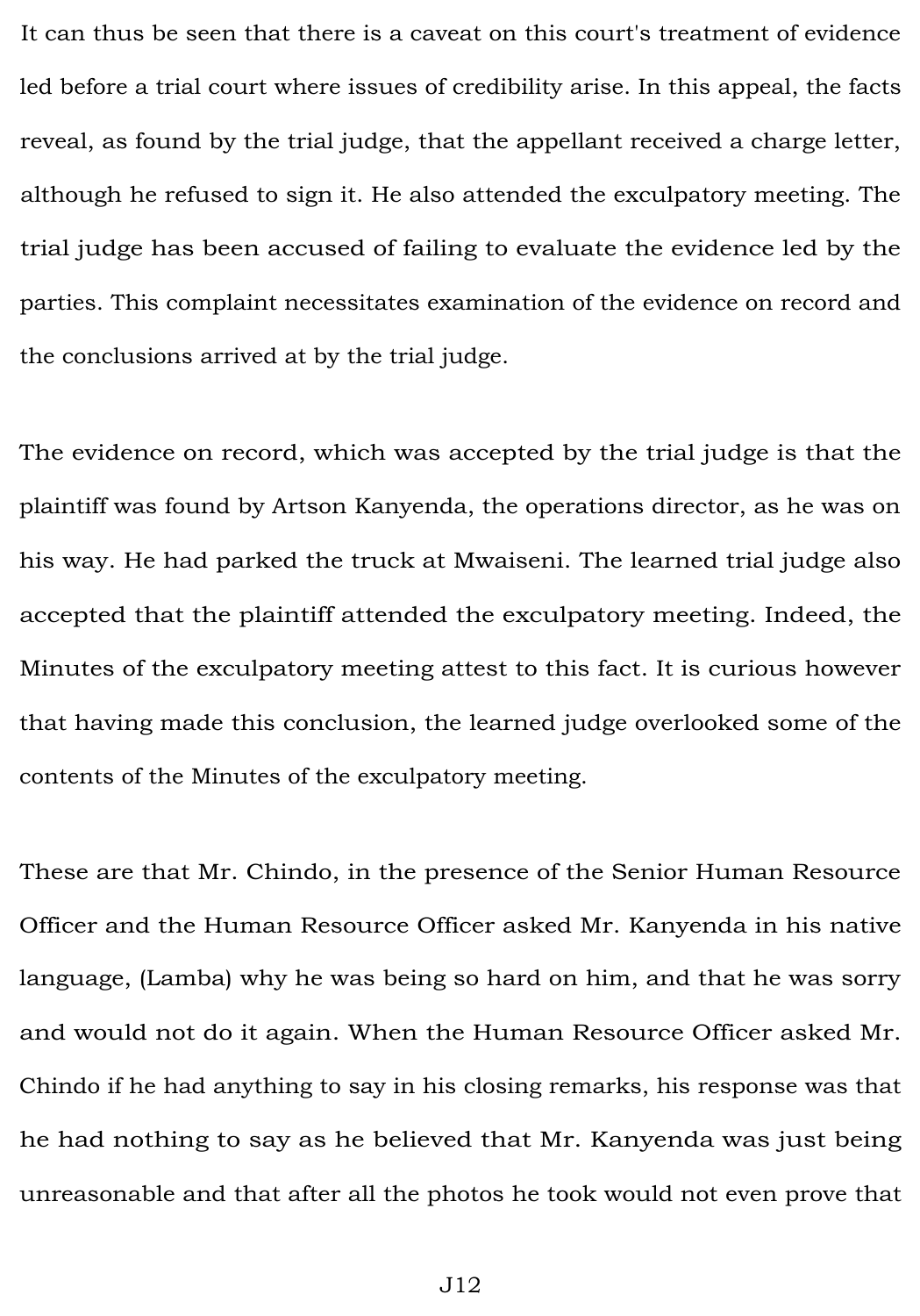the passengers were in his truck. The Minutes further state that in closing remarks, Mr. Chindo was advised to report the next morning for the disciplinary panel to hear this case.

The learned judge's finding was that upon being directed to go to Ndola, Mr. Chindo did so, as revealed by the Minutes of the exculpatory meeting. Having accepted that the plaintiff went to Ndola and attended an exculpatory meeting which was minuted, the learned judge should have equally accepted that the plaintiff admitted having carried passengers in the truck, and that he was notified of, and asked to attend the disciplinary hearing the following day.

In addition to the foregoing, the learned judge observed that the timelines in the Disciplinary Code entailed that the matter could be dealt with within the shortest possible time, as long as the procedure was followed. His difficulty was that the matter was not investigated. It is on this point that the learned judge misdirected himself.

The evidence before him, as clearly indicated in the Minutes of the exculpatory meeting, which he accepted, was that the appellant admitted committing the offence, as he said he was sorry and would not do it again. This admission obviated the need to conduct investigations, which are aimed at establishing the facts.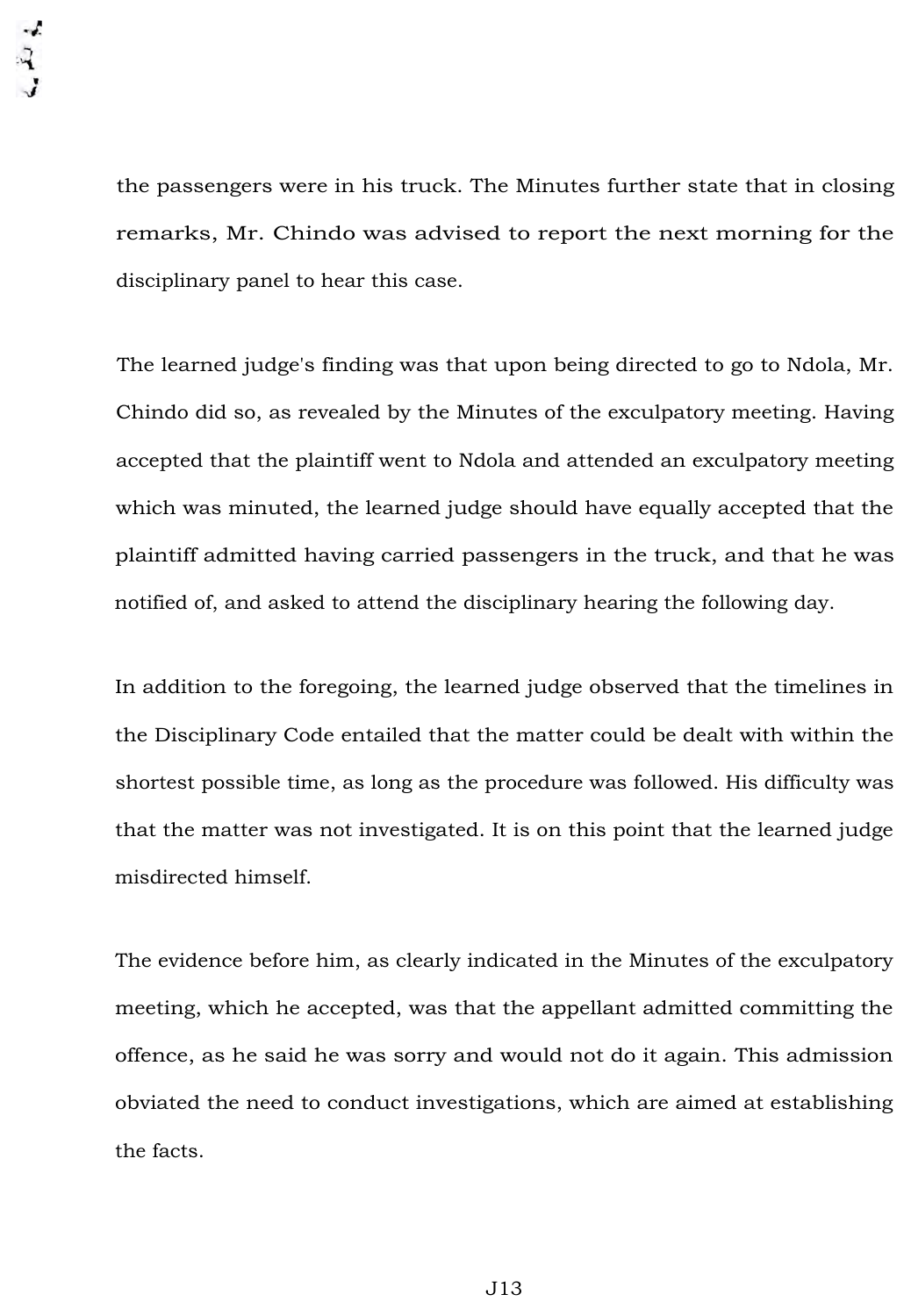The photographs taken by Artson Kanyenda showed two women standing by the truck, one of them checking something, and a young man talking to the driver. The next photograph showed the two young women walking away, while the young man stood by the door. Interestingly, the appellant had remarked that the photos taken by Mr. Kanyenda would not show that the passengers were in his truck.

When hearing employment matters, a court is not to transpose itself as an appellate court from the decision of the employer. Its mandate is to examine whether the employer had the power to discipline the employee, and whether that power was validly exercised. This principle was restated in *Attorney General vs Jackson Phi ri<sup>15</sup> .* 

An employee who has committed a dismissable offence suffers no injustice as a result of the failure by the employer to follow laid down procedure, as was *held in Zambia National Provident Fund vs Chirwa<sup>16</sup> .* Contrary to the trial judge's view, we do not think the Supreme Court placed a caveat on this principle in *Sikombe vs Access Bank<sup>5</sup> .* There, Malila JS said these words:

*"Where an employee has not committed any identifiable dismissible wrong, or such wrong cannot be established, the employer shall not be allowed to find comfort in the principle we expounded in the Zambia National Provident Fund vs Chirwa case."*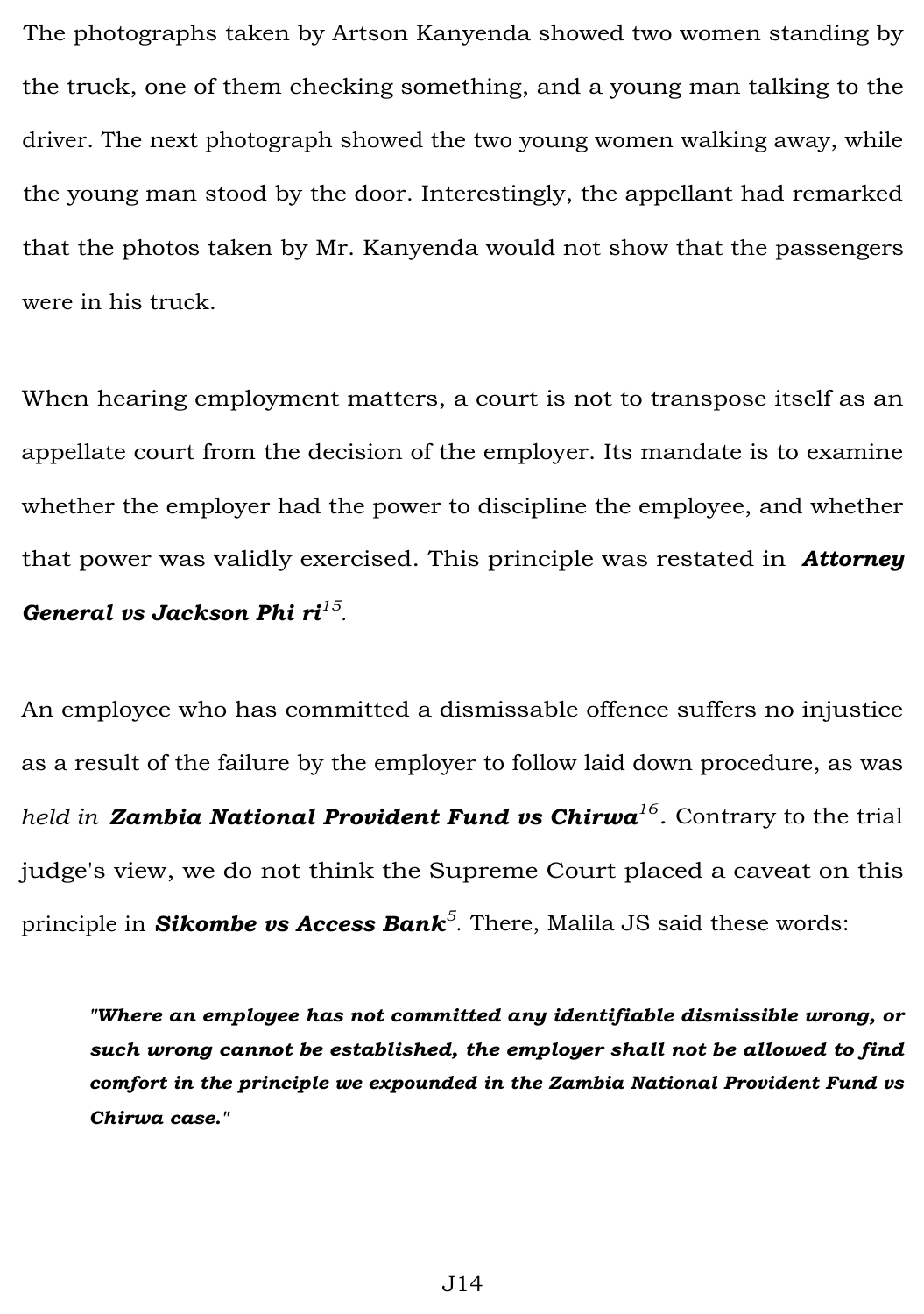Our understanding of this dicta is simply that if an employee has not committed a dismissable wrong, the principle espoused in the *Chirwa* case would not apply. Similarly, where the alleged wrong cannot be established, the employer cannot take refuge in the *Chirwa* principle. These words do not negate what was stated in the *Chirwa* case. The *Chirwa* dicta was that if an employee has committed a dismissable offence, failure by the employer to follow procedure will not reprieve him. It did not refer to instances where no identifiable dismissable wrong had been committed, nor did it refer to cases where a wrong could not be established. We have not perceived the caveat the court is said to have placed on its decision in the *Chirwa* case.

Having stated the above, it follows that even if the charge against the appellant was not preferred by his supervisor, it was brought to his attention as conceded in cross examination. He refused to accept it and write an exculpation, but nonetheless attended an exculpatory meeting, and was advised to attend a disciplinary hearing the following day. He spurned this invitation and refused to appeal against the dismissal.

Having considered the facts accepted by the trial judge, our view is that the employer acted reasonably in the circumstances. It was seized of disciplinary power and exercised these powers validly. No investigations were required, as the appellant said he would not do it again. This employee had committed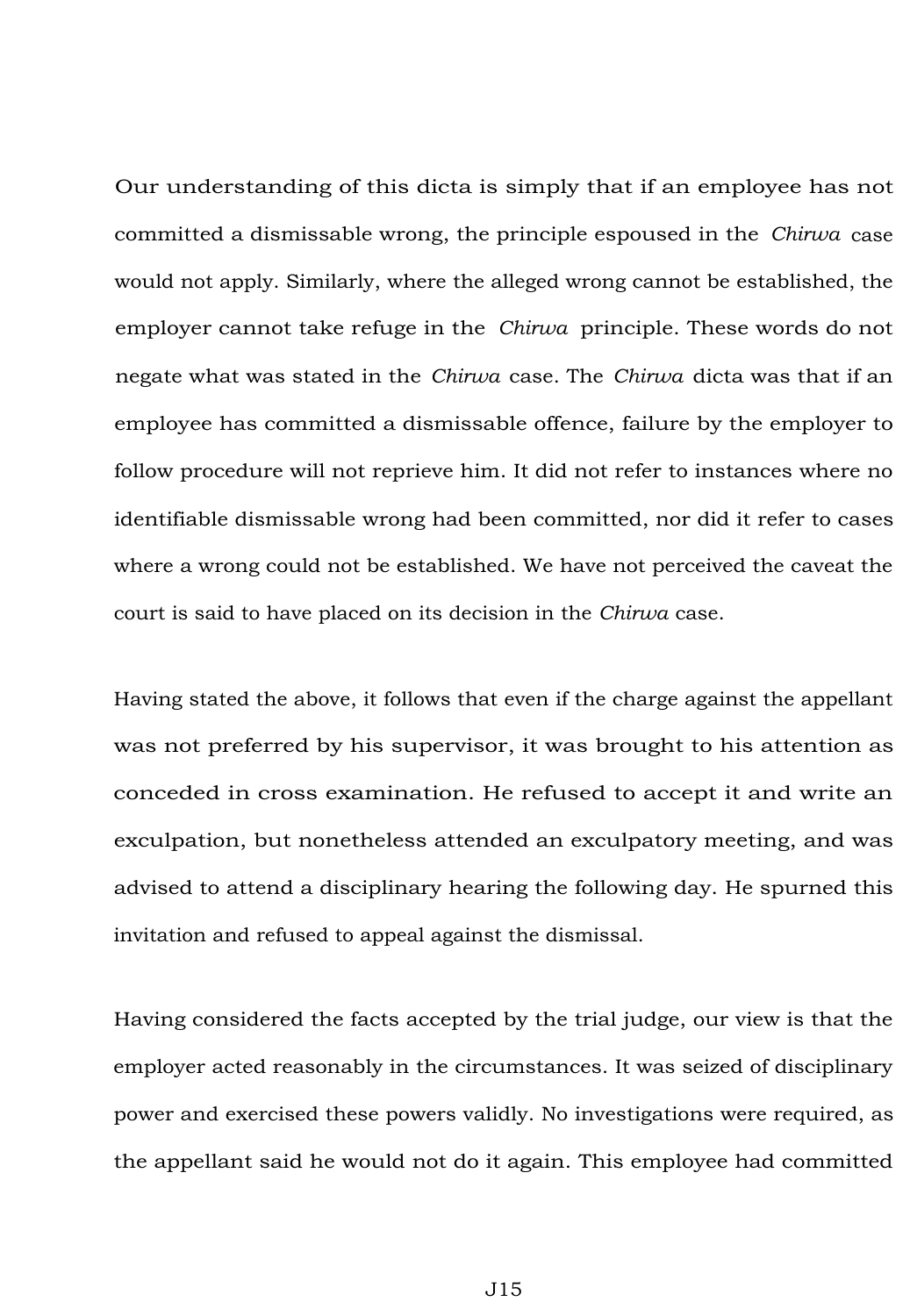similar offences, and been warned that punitive action would be taken against him.

On 22nd January 2011, the appellant received a final warning letter. Therein, he was informed that having been found with unauthorized passengers on 22nd January 2011, management found him guilty of failure to carry out instructions, and unauthorized use of company equipment. Management took other mitigating factors into account and charged him ZMK100 for each passenger. He was urged to refrain from this kind of behaviour failure to which management would take punitive action against him.

In dismissing the appellant, the respondent took his antecedents into account. The letter of  $10th$  October 2011 states that the appellant was guilty of carrying unauthorized persons even after being served with a final warning letter and numerous verbal warnings. The respondent was entitled to take the past record of the employee and past conduct into account among other things. The offence of carrying unauthorized personnel carried a severe written warning for a first breach, and dismissal for the second breach. It was an error for the trial judge to state that the appellant was dismissed for past breaches when the respondent had dealt fairly with the appellant, only dismissing him when he persisted in carrying unauthorized passengers.

On the foregoing discussion, we find merit in grounds 1 to 4 of the cross appeal. The result is that we set aside the judgment of the court below, and